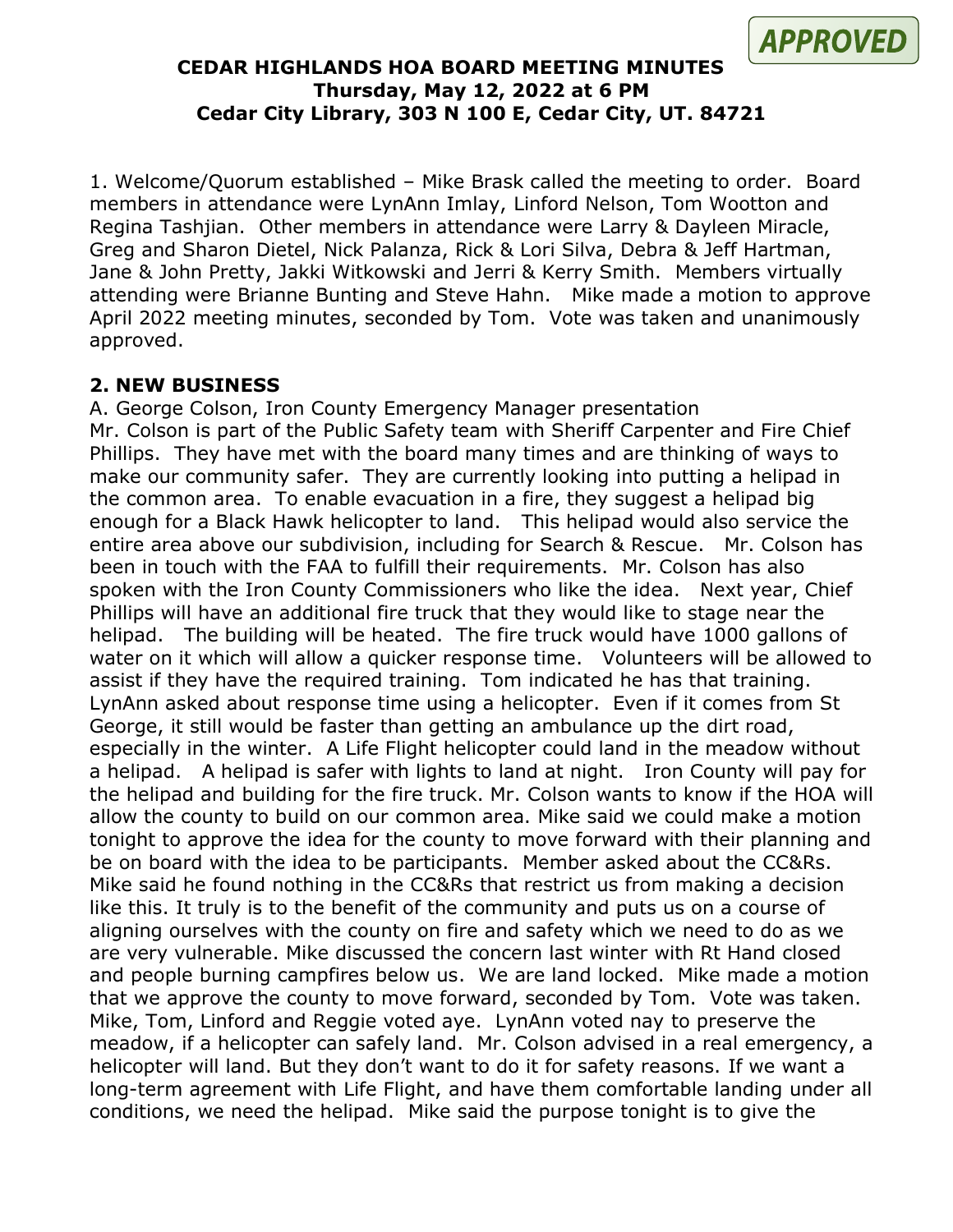## Page 2- May 12, 2022 Meeting Minutes

county permission with moving forward with a proposal. Then we will see what the plan is and its impact. There must be a road which needs to be maintained, powered, and serviced. Mr. Colson also stated that having a helipad and fire truck, may have an impact on homeowners' insurance and resale value of homes. Member asked what type of building would house the fire truck: tin building. Member asked about an emergency siren. Mr. Colson urged everyone sign up for the Everbridge app on their cell phone.

Mr. Colson discussed medical training for members. Individual AEDs are about \$1800. If someone has a serious cardiac condition, they may wish to purchase one to keep in their home and have a family member trained on how to use the equipment. If the community are interested in having basic first aid training, Mr. Colson will find an instructor.

B. Follow up regarding Beehive. Linford has had some communication with them and advised them we would like good internet service. Beehive advised funding is an issue and it will have to wait until more studies are done. Beehive would like to continue to use the current site for a while longer. The equipment they have now is outdated. They may be able to downsize and put a cabinet there. They are supposed to call Linford back next Tuesday with more information. Mike advised that Beehive did apply for a federal grant and suggested Linford ask them the status.

C. Discuss/Motion/Vote- private roads signs. Presented by Debra & Jeff Hartman Mike suggested we decide on the signs and purchase the supplies for when the contractor starts road work, we are ready to install. Debra said one option is to attach a new sign to current post in 8 intersections and then later, sink posts that are more directionally located. She pointed out the ATV and dirt bikes seem to be the most aggressive. We need to deter people from entering private roads. Debra proposed getting 9 signs. The intersection of High Mountain View and Cedar Highlands may need a double-sided sign especially with traffic coming from Rt Hand. Debra provided handouts to the board with information of cost and options. The projected cost with permanent posts will be about \$640. Rick will have equipment that could put in posts. Member suggested visiting the bicycle shops, Polaris and companies that promote cycling on the mountain, and ask that when they send bike groups up, to remind them to stay on the main road as all secondary roads are private. It was agreed that an action "KEEP OUT" or similar is best. Mike suggested if the bicyclists want to use our HOA roads, we go to the source and tell them to buy an annual pass to provide the HOA income towards repair and maintenance of the roads. Mike made a motion that we establish a \$1000 budget to cover the costs for the signs, fuel for equipment; seconded by Reggie. Vote was taken and unanimously approved. Mike suggested we send 3 ideas that are action orientated and circulate via email amongst the board and chose one by Memorial Day weekend. Debra said she will order them. We can provide her with the HOA debit card.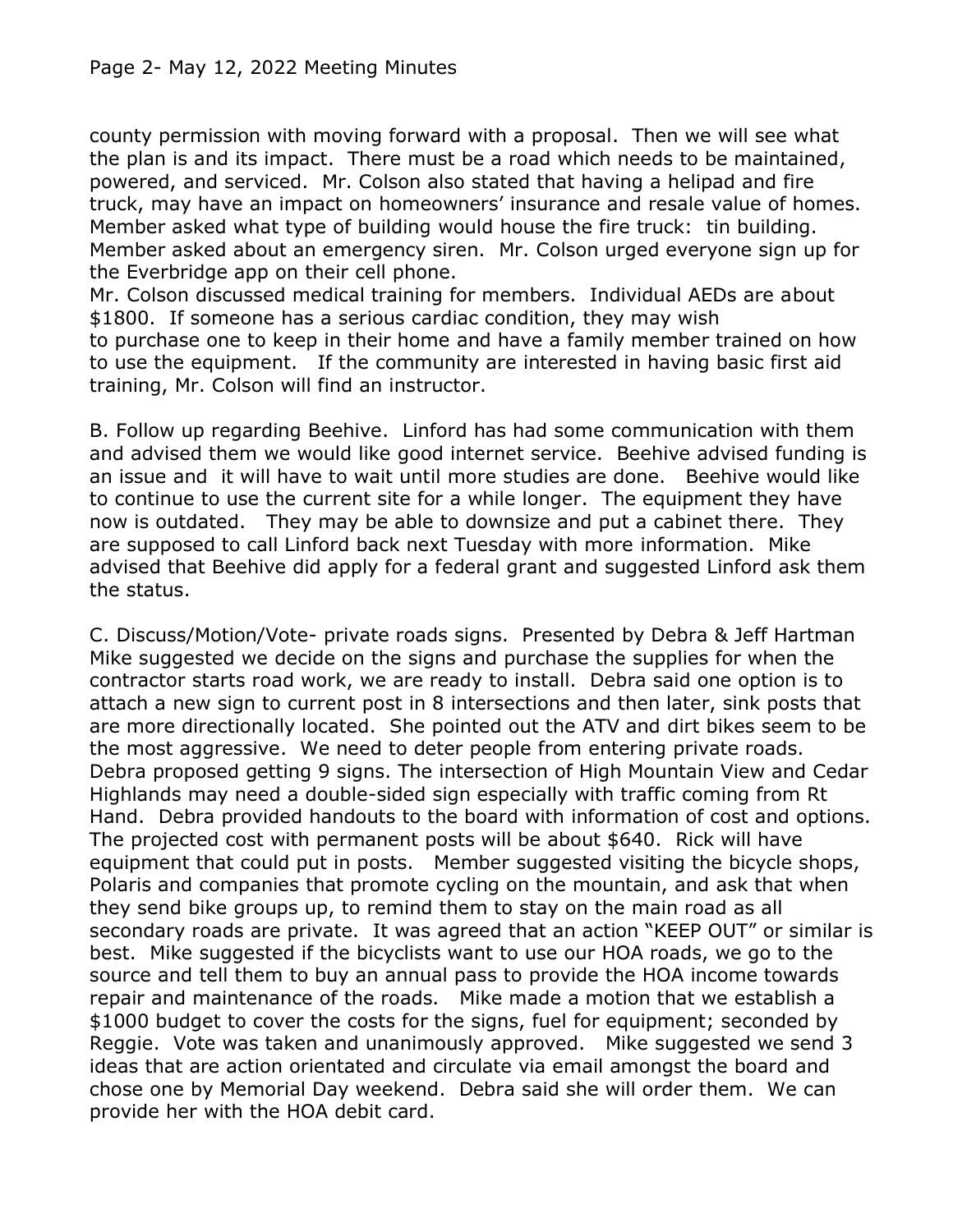The only other safety issue involves the people who have homes on the meadow and the physical address is the road below which is where fire or emergency services will go. Mike suggested we discuss it further at the next meeting.

## 3. **PRESIDENTS REPORT** – under ROADS

## **4. COMMUNICATIONS:**

A. With members – Reggie advised a member reported multiple rifle shots in the BLM land nearby. The member called the sheriff and advised he would report back what they said. Turkey hunting is allowed now.

B. With Iron County – Mike advised that Reed Erickson, Iron County Planning & Zoning called a meeting to discuss the 2 lots that belong to Iron County. This was most likely initiated because they are receiving bills for HOA dues and water service. Mike, Reggie, Commissioner Marilyn Wood and Chief Engineer, Richard Wilson attended. Mike previously contacted the Iron County Attorney and asked for the legal basis for their refusal to pay HOA dues with no response. Richard Wilson gave a recommendation not to proceed with developing the 2 lots and to sell them. One of the road plans crosses a water shed area that is disruptive to BLM land. Using the 2 lots to realign the road is least intrusive to BLM land. The result of the meeting was Reed will schedule another meeting with BLM and find out what they will allow to occur, using the 2 lots, as it will involve BLM land. We advised the HOA is not in favor of selling the 2 lots as it takes away that option. We asked what other options would be available if they sold the lots and the county could not answer. The least invasive for water flow and federal land is using the 2 lots. Mike feels this is a positive step and further develops synergy between the HOA and county.

Reggie advised she spoke with Bruce Anderson regarding the county replacing signs we have been requesting since last September. Bruce advised they will replace the Arrow signs along the curves. Bruce stated they cannot put up No Fireworks, No Camping signs because it is BLM land, and they are very limited in the type of sign they are able to put up. When we meet with BLM, we can ask about these signs. Reggie reminded everyone that Sheriff Carpenter advised that if anyone sees something of concern, such as campfires, call the sheriff to report it and they will respond as best they can. There is a NO BURN ordinance that is in effect.

C. With attorney – nothing at this time.

## **5. COMMITTEES:**

A. **Financial –** presented by Reggie- reviewed the April Management Report.

1. Discuss/Motion/Vote- current invoices

Renewal GoDaddy \$203.88 via autopay (simple texting- recommended by Kevin) QuickBooks monthly fee \$53.10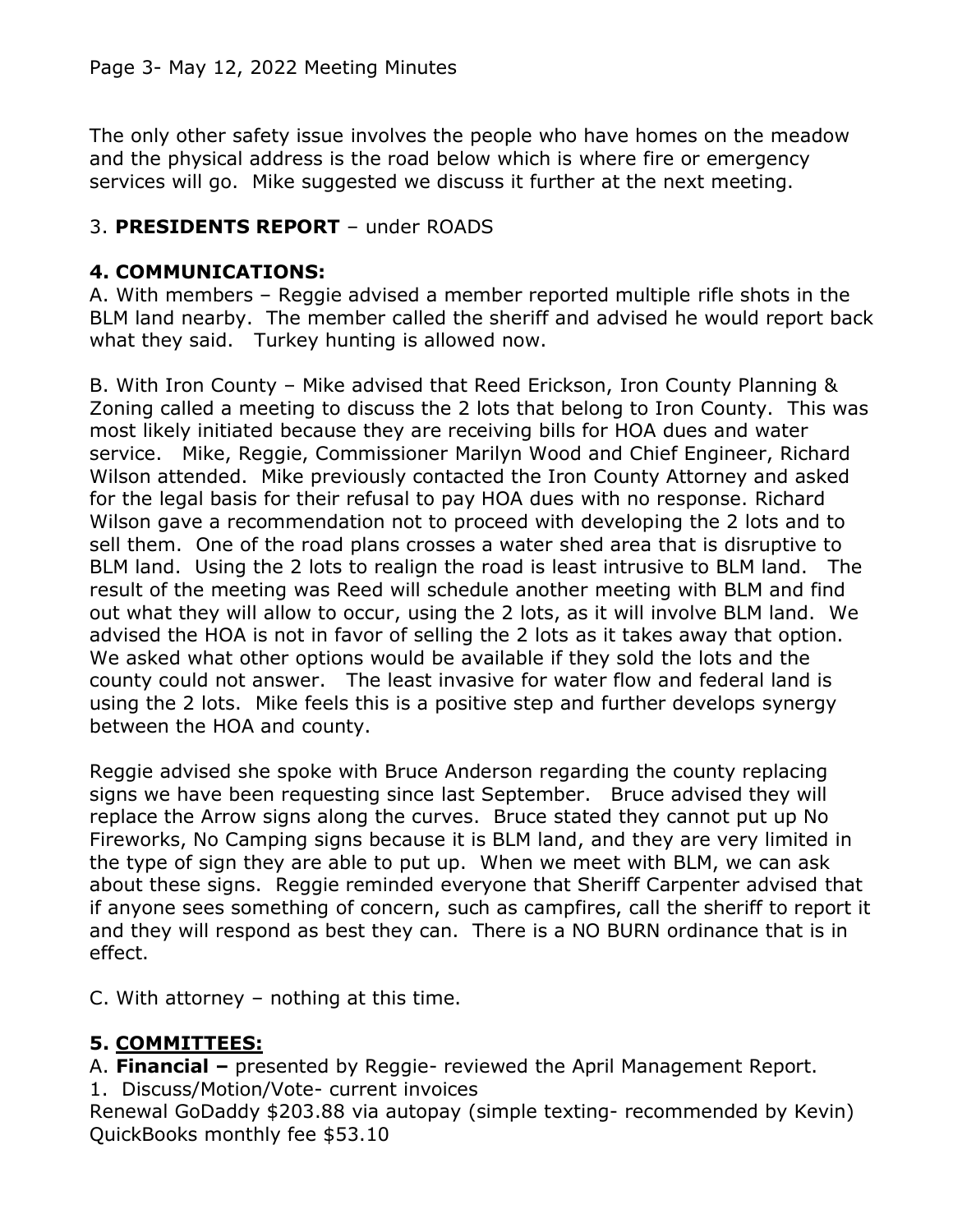Jenkins Bagley Inv #32830 for 3/7/22 meeting with Carson Bagley \$412.75 Peterson Plumbing– culverts for upcoming road work \$3885.25- paid HOA visa Peterson Plumbing- additional material for road work \$214.84- paid HOA visa LynAnn made a motion to approve the invoices, seconded by Mike. Vote was taken and unanimously approved.

B. **ARC –** presented by Tom

1. Discuss/Motion/Vote ARC applications

Lystrup - Block 8 Lot 15 1134 E. High Valley View Dr.

Construction of a detached garage. Fees paid to treasurer, awaiting commencement of construction.

NOTE: Approved via email. This is formal record of the vote: 4 Ayes; Linford abstained.

**Structures Complete:** No new completed structures to list at this time.

# **Structures approved and under Construction:**

Callahan- Block 2 Lot 3 1811 High Cedar View Dr. Nelson- Block3 Lot 11 2016 High Juniper Dr. Nelson- Block3 Lot 12 1982 High Juniper Dr. Foss- Block 5 Lot 9 818 High Mountain View Dr. Katz- Block 2 Lot 10 1903 S. High Cedar View Dr. Crowther- Block 6 Lot 1 898 E. Cedar Highlands Dr Hatch- Block 11 Lot 3 2215 S. High Mountain View Dr. Mays- Block 10 Lot 6 1130 Cedar Highlands Dr. Danto- Block 8 Lot 20 2017 S High Mountain View Dr**.**

C. **Roads** – presented by Mike. Pierce will start grading and do some repairs midnext week. The delay in starting was due to downed equipment. Pierce will give us notice so we can get flaggers. If not, Pierce will furnish them. They will haul the material up and spread it. They will use the grader and compacter the following week. Pierce wants to use his 3 trucks to control spreading and timing. Pierce asked us to pay Sunroc directly for the material on the credit card. They will use Type 2 road base.

High Oak and High Mountain View is targeted to bring in material. We have reached out to Paul Monroe CICWCD about the material they still owe us and ask their engineer to be involved in this project. CICWCD ran temporary lines across the road which were underneath the snow and ripped up by the plow. There are also several areas in the community where the water lines are high and subject to freezing. We need to put material down to bury the water lines. We tried last year to put all the utility lines down 3 feet in preparation to bank that hill and ditch towards the inside of the road.

After last month's meeting, we asked GoCivil to give us estimates on the various projects.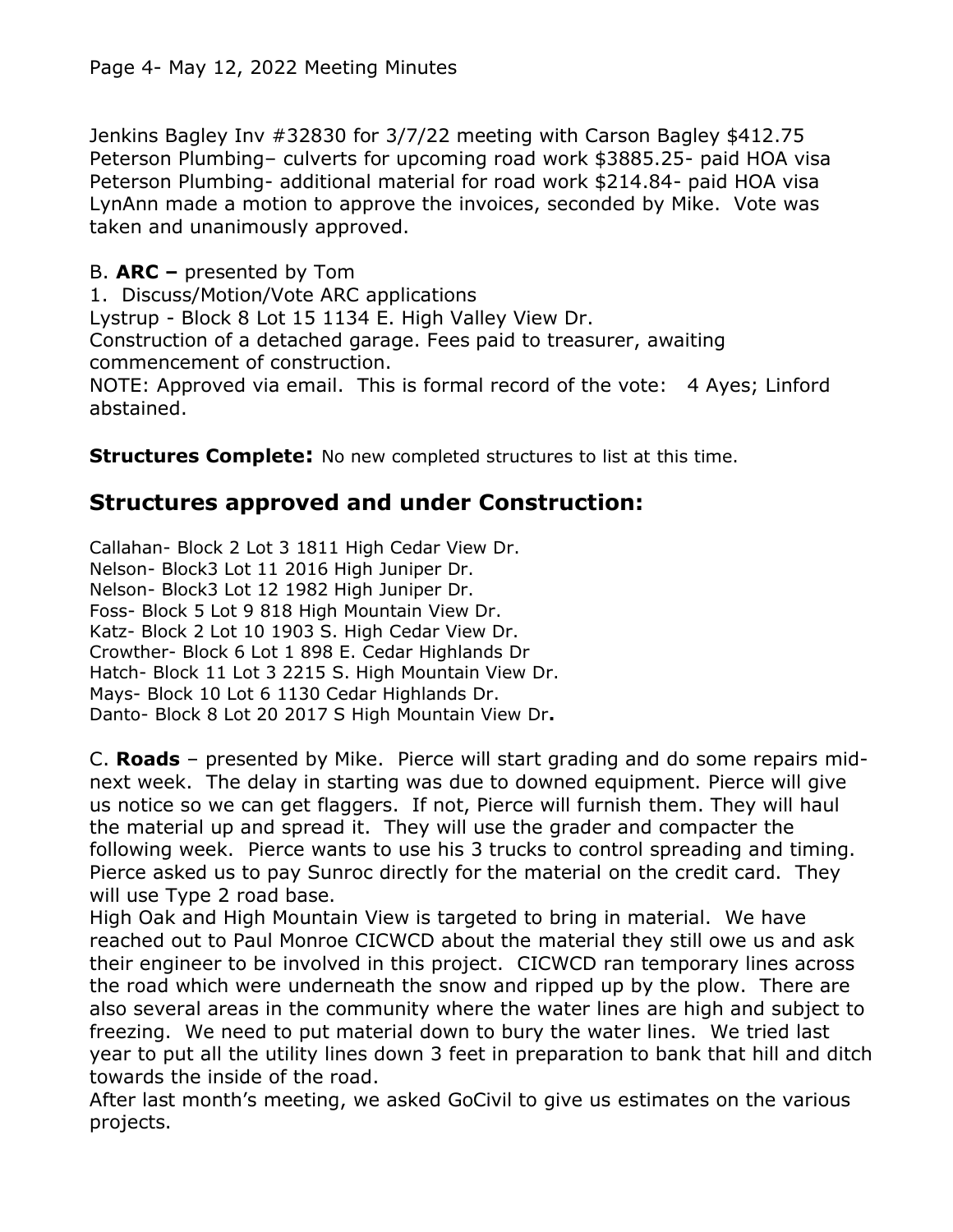For the cattle guard, the Road Committee decided to put in 3 culvert pipes under it, back fill and pack it, along with installing a 24 inch culvert north of it to handle the water flow to resolve that problem without spending money for engineering. The other targeted area is the High Mountain View circle area which needs a ditch for water flow. There are no utilities there so we will have Pierce cut a ditch and grade it.

The most important area to have the engineering done is High Mountain View and High Oak. It needs culverts and Pierce can do the repairs according to engineering plans that will handle the drainage. The engineering cost will be \$7K. We will give the engineering plans to Pierce for their bid.

Reggie asked about the status of PermaZyme. Mike said he didn't believe we found a quarry that met the requirements. Mike said he hasn't yet seen enough conclusive data to warrant moving forward with it. Greg Pierce was to get the sample wet to see what happens with it. Tom will follow up with Greg to see if he got another sample.

1. Discussion/Motion/Vote- roads projects and expenditures

We do not know the cost of material from Sunroc. With material cost and Pierce, we are looking at \$50K- \$70k+. Discussion on how long the repairs will last. If we put down enough road base, we may get 5 years out of it. Using less material, with blading, we may get 2 years. Mike pointed out that Rt Hand was chip sealed as the original dirt road kept wash boarding. Until we do something of substance such as PermaZyme or oil, we will be in this ongoing cycle of maintaining the road base. As Pierce grades, he will recover gravel and base from the ditches everywhere he can. Mike suggested we use the money on the road responsibly and make the secondary roads more drivable. If the county puts money for the fire house building and helipad, they are responsible for some maintenance. Pierce said regular grading will preserve the road. Discussion on how much to budget for road work. It was agreed that we should not go below \$100k in our account to allow for emergencies and next year snowplow, prior to collecting the 2023 dues. Discussion about looking into magnesium chloride which would mitigate erosion. We have about \$250K in our account available for use. Tom made a motion to spend necessary funds to do road work, including \$7k for engineering from GoCivil, keeping \$100k in our account. LynAnn seconded the motion. Vote was taken and unanimously approved.

D. **Fire & Safety** – Linford spoke with John Schmidt. Fire season has started. John Schmidt will try to attend the next meeting to discuss the helipad and other fire issues. He will not be able to do chipping possibly until the fall.

E. **Website –** presented by Kevin. Tabled as Kevin not in attendance.

F. **Water** –LynAnn advised the next CICWCD meeting is Thursday. CICWCD is offering presentations to local organizations if we want them to come to a meeting. Linford said he is meeting with Paul Monroe tomorrow on a different issue. Linford was told that CICWCD is trying to get funding for a buried, concrete tank for Cedar Highlands.